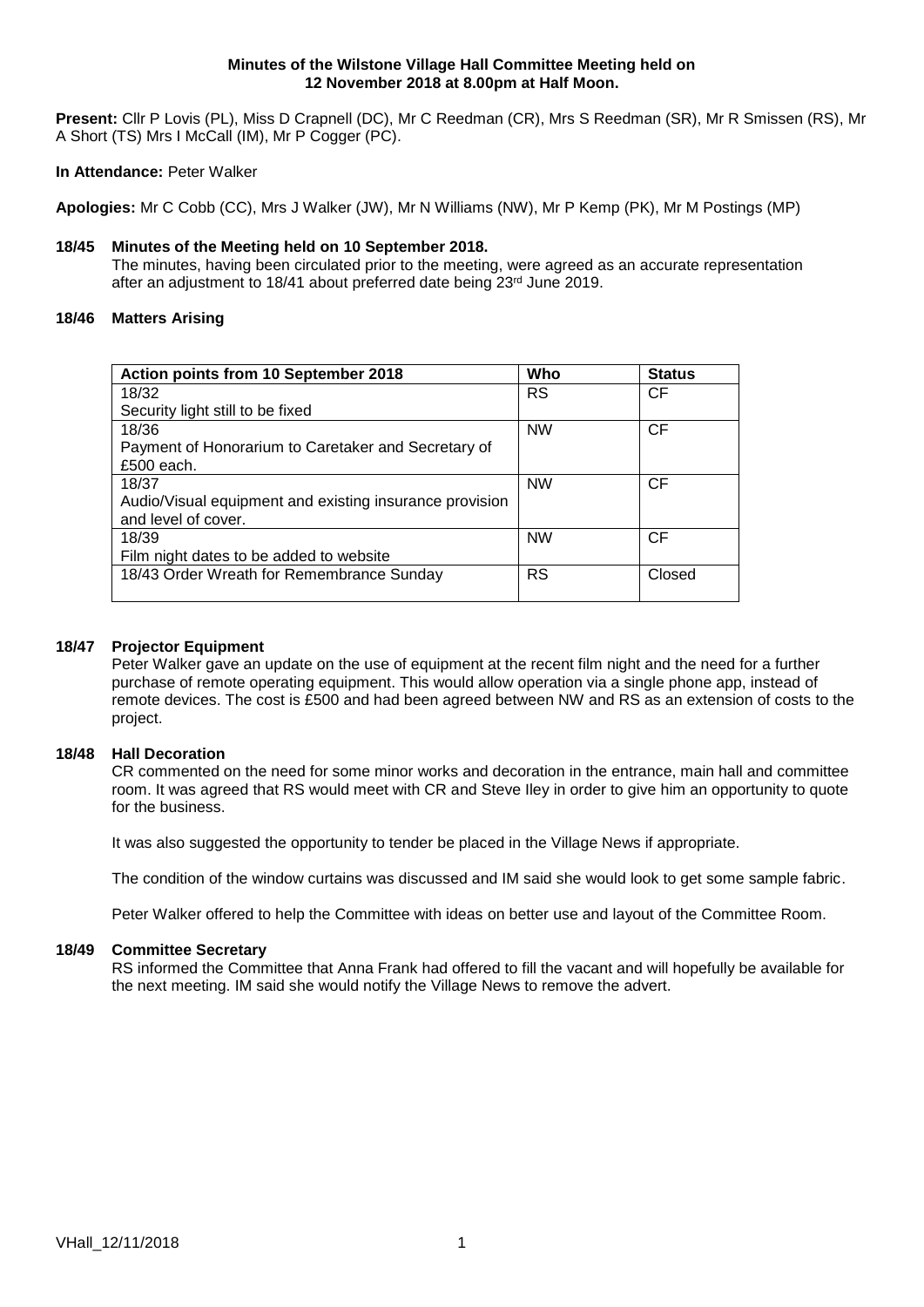#### **Minutes of the Wilstone Village Hall Committee Meeting held on 12 November 2018 at 8.00pm at Half Moon.**

#### **18/50 Treasurer's Report**

| <b>Balances</b>     | 12 Nov 2018 |  |
|---------------------|-------------|--|
| Current             | £1,703.37   |  |
| Deposit             | £13,898.14  |  |
| <b>Money Market</b> | £18,179.45  |  |
| Petty cash          | £436.74     |  |
| Awaiting paying in  | £0.00       |  |
|                     | £34,217.70  |  |
| Outstanding bills   | £0.00       |  |
| Unpaid cheques      | £0.00       |  |
| Total funds         | £34,217.70  |  |

#### **18/51 Website**

RS asked if anyone could explain the difference between:

- wilstone.org
- wilstonevillagehall.org

RS will ask NW

#### **18/52 Past Events**

Nothing to add.

#### **18/53 Future Events**

**Film Night** – The possibility of an April '19 event is being considered.

**Village Event** – DC asked if the WVHC would act as the banker for the Village Event (as per the previous event). RS will discuss with NW but doesn't think this will be an issue as we had done this previously and benefited from the event. In addition, NW will also need to check on the halls public liability insurance.

#### **18/54 Hall Lettings**

All OK and 2019 current regulars are signed up and diary up to date

#### **18/55 Any Other Business**

RS to buy a Christmas Tree for the hall and asked CR and SR if they would be kind enough to decorate.

# **18/56 Date of next meeting**

14th January 2019, at the Half Moon, 8pm.